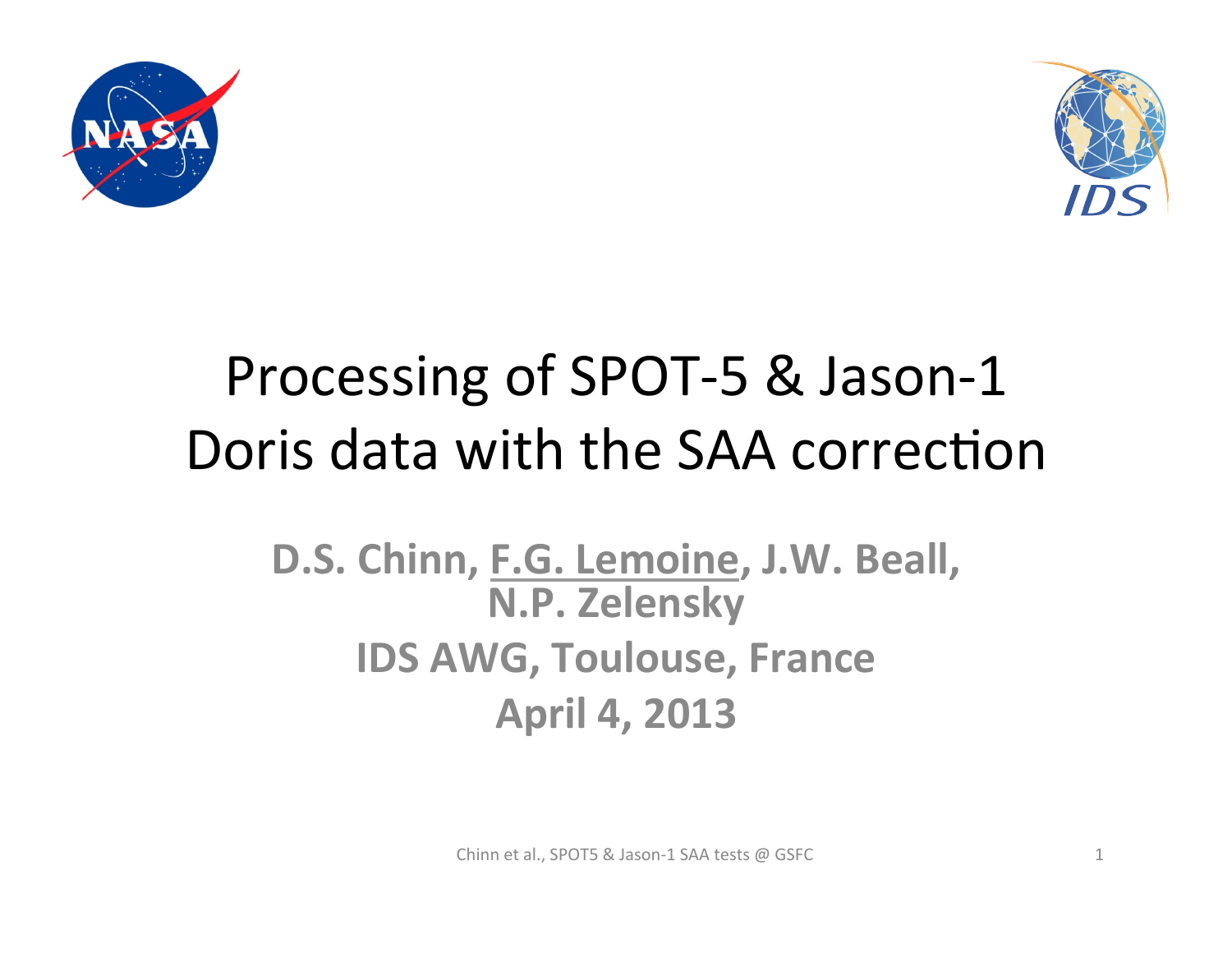

# Jason 1 SAA Doris data Test



The corrective model for Jason 1 doppler data of J.M. Lemoine & H. Capdeville (2006) is regularly used in computing J1 orbits for POD purposes. Hitherto, Jason-1 has not been included in the DORIS weekly solutions. We make tests w.r.t. the SINEX series wd15.

**Test1:** Jason 1 arcs are computed with standard station weights – no special treatment of SAA stations.

**Test2: Jason 1 arcs are computed with downweighting of 29 designated SAA stations (***weighting scheme at end of this presentation*).

- 49 weekly arcs for 2011 (*no data for 3 weeks*)
- **Single-satellite SINEX files & solutions are computed in both cases, and** w.r.t a combination (wd15).
- For the combination with wd15, the SAA stations from Jason-1 are **suppressed** (not allowed to contribute to the general weekly solution or *normal* equation).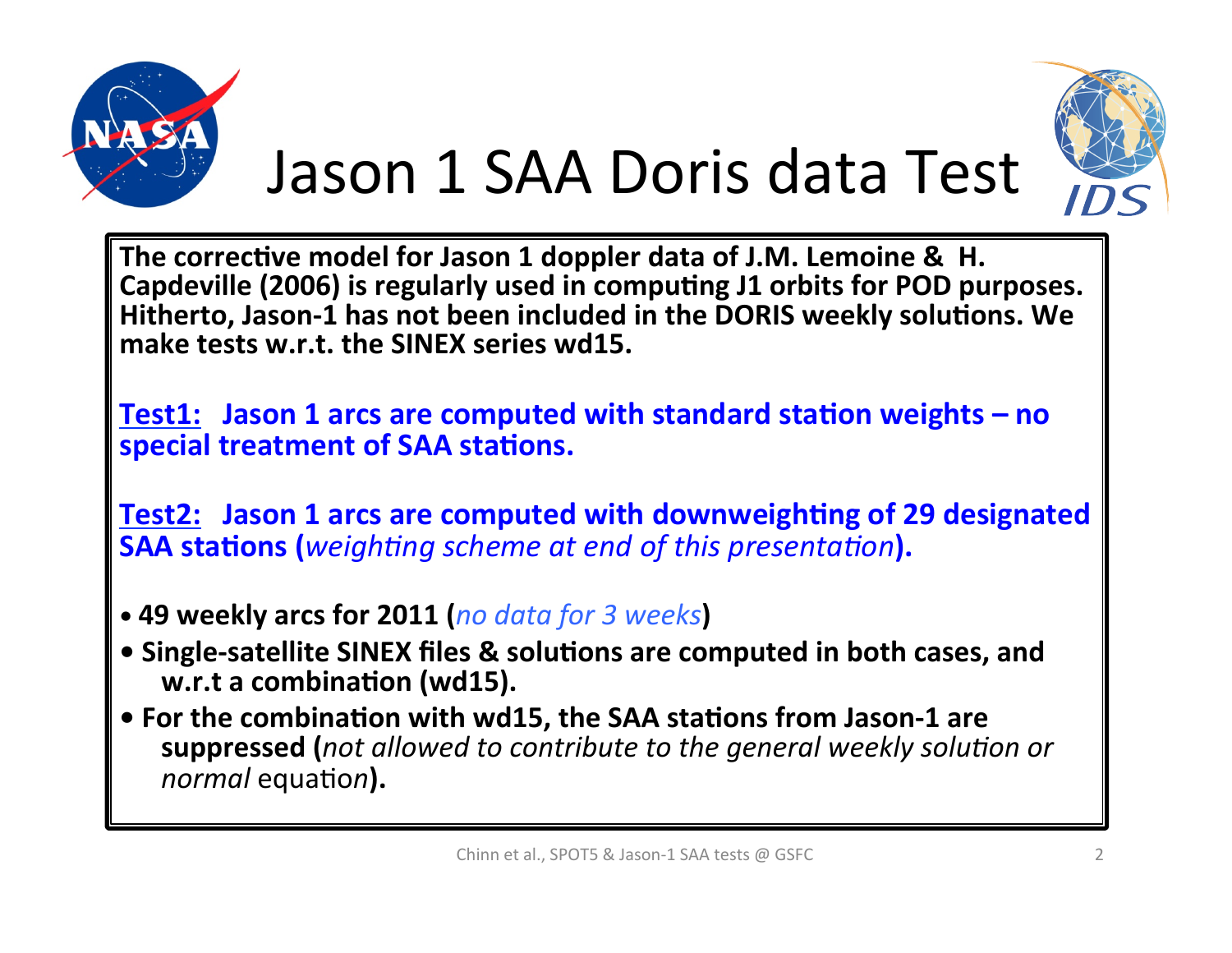

## SPOT-5 SAA Doris data test



- 1. Data so far are processed without any SAA corrective **model (e.g. ITRF2008, wd15, wd18 series).**
- **2. Use data that are modified with SPOT5-specific corrective model (***cf. message of H. Capdeville***)**
- 52 weekly arcs for 2011.
- No special treatment of SAA stations (*stations are not* downweighted).
- Single-satellite SINEX files & solutions are computed in **both cases, and w.r.t a combination (***wd15*).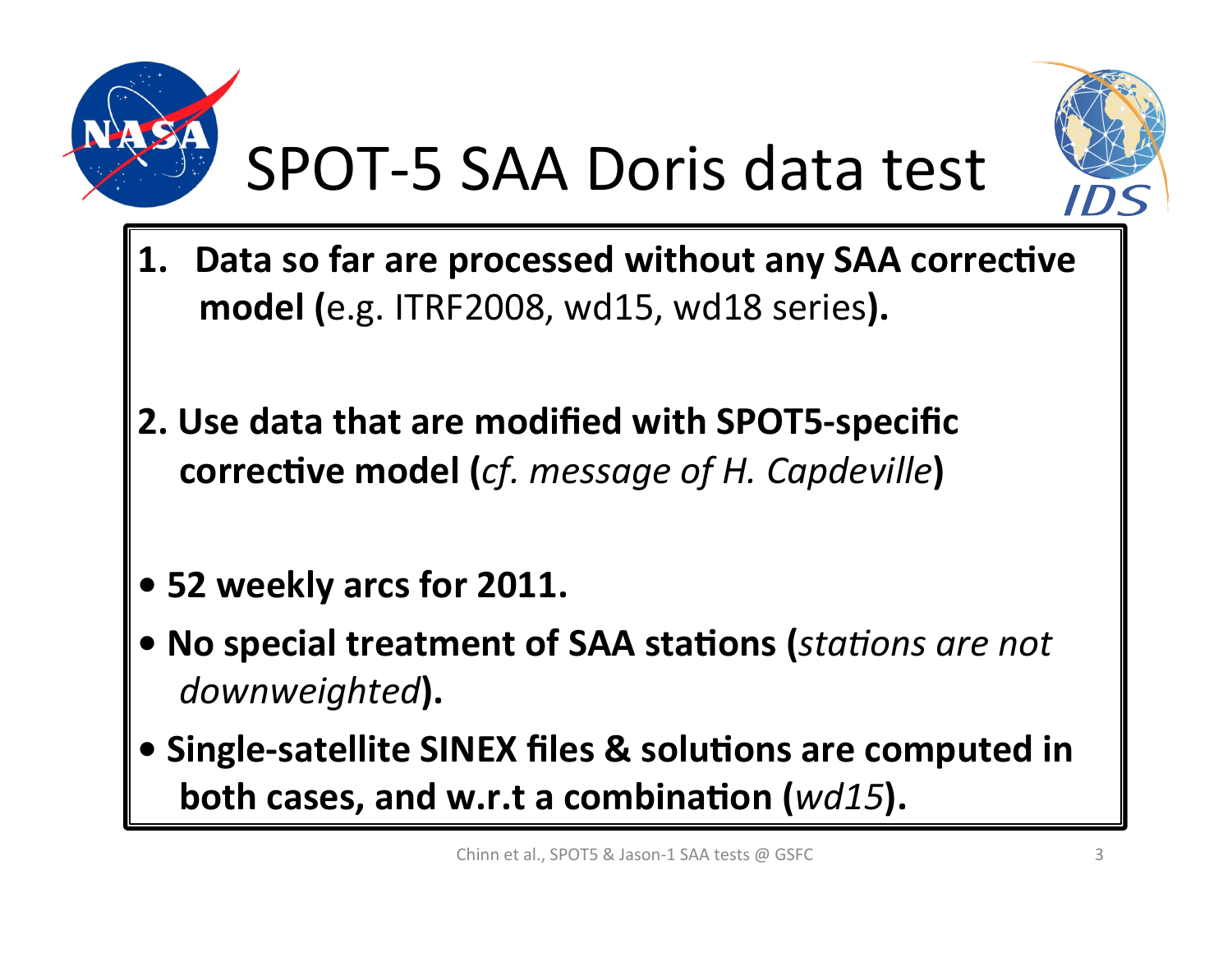

#### Summary Overall RMS of fit for SPOT-5 (mm/s)

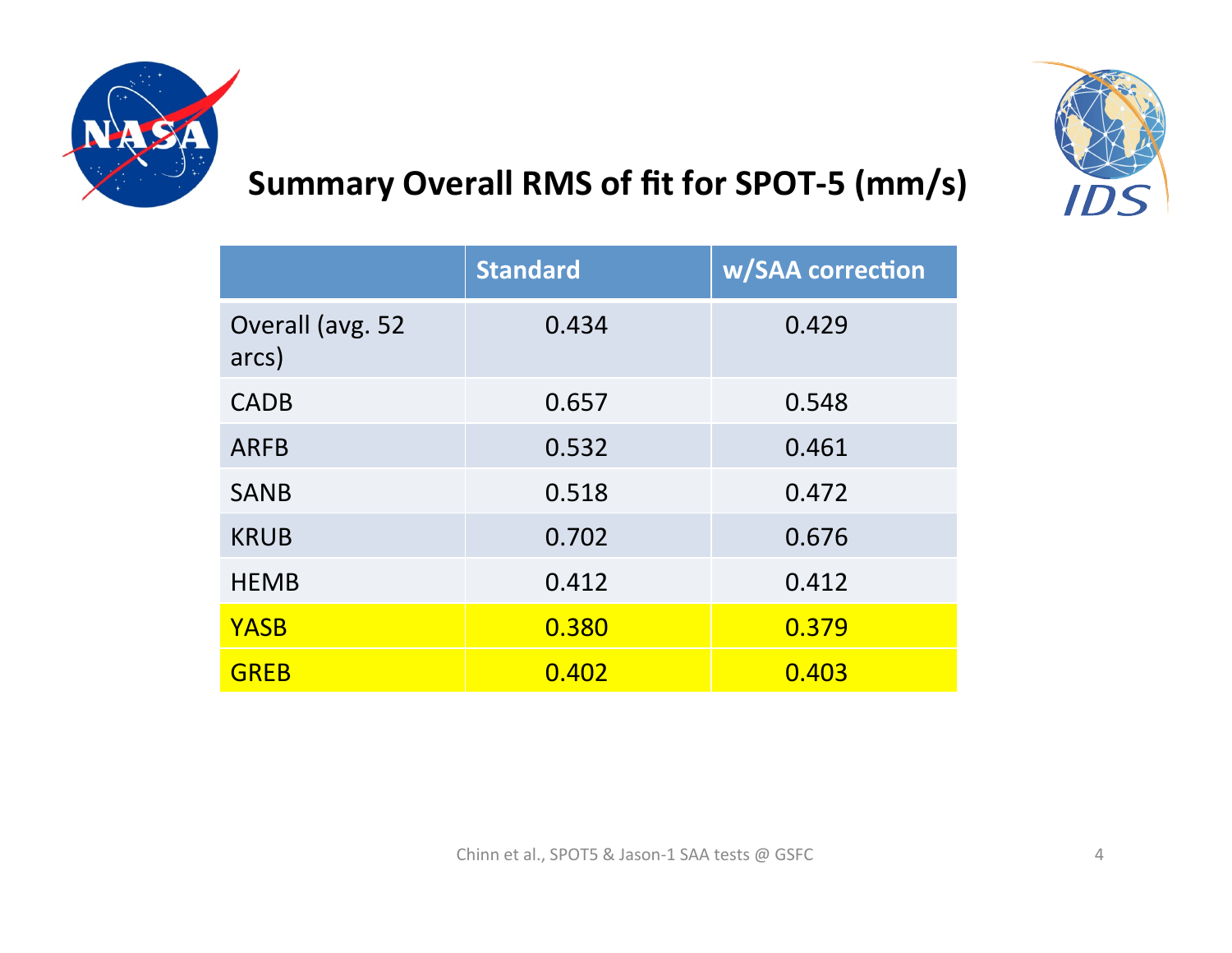



#### Summary Overall RMS of fit for Jason-1 (mm/s)

|                          | <b>Standard (no</b><br>deweighting) | <b>With deweighting</b><br>of SAA stations |
|--------------------------|-------------------------------------|--------------------------------------------|
| Overall (avg 49<br>arcs) | 0.427                               | 0.366                                      |
| Avg. SLR fit (cm)        | 1.347                               | 1.232                                      |
| <b>CADB</b>              | 0.846                               | 0.844                                      |
| <b>ARFB</b>              | 0.388                               | 0.336                                      |
| <b>SANB</b>              | 0.425                               | 0.336                                      |
| <b>KRUB</b>              | 0.879                               | 0.871                                      |
| <b>HEMB</b>              | 0.739                               | 0.745                                      |
| <b>YASB</b>              | 0.348                               | 0.333                                      |
| <b>GREB</b>              | 0.323                               | 0.320                                      |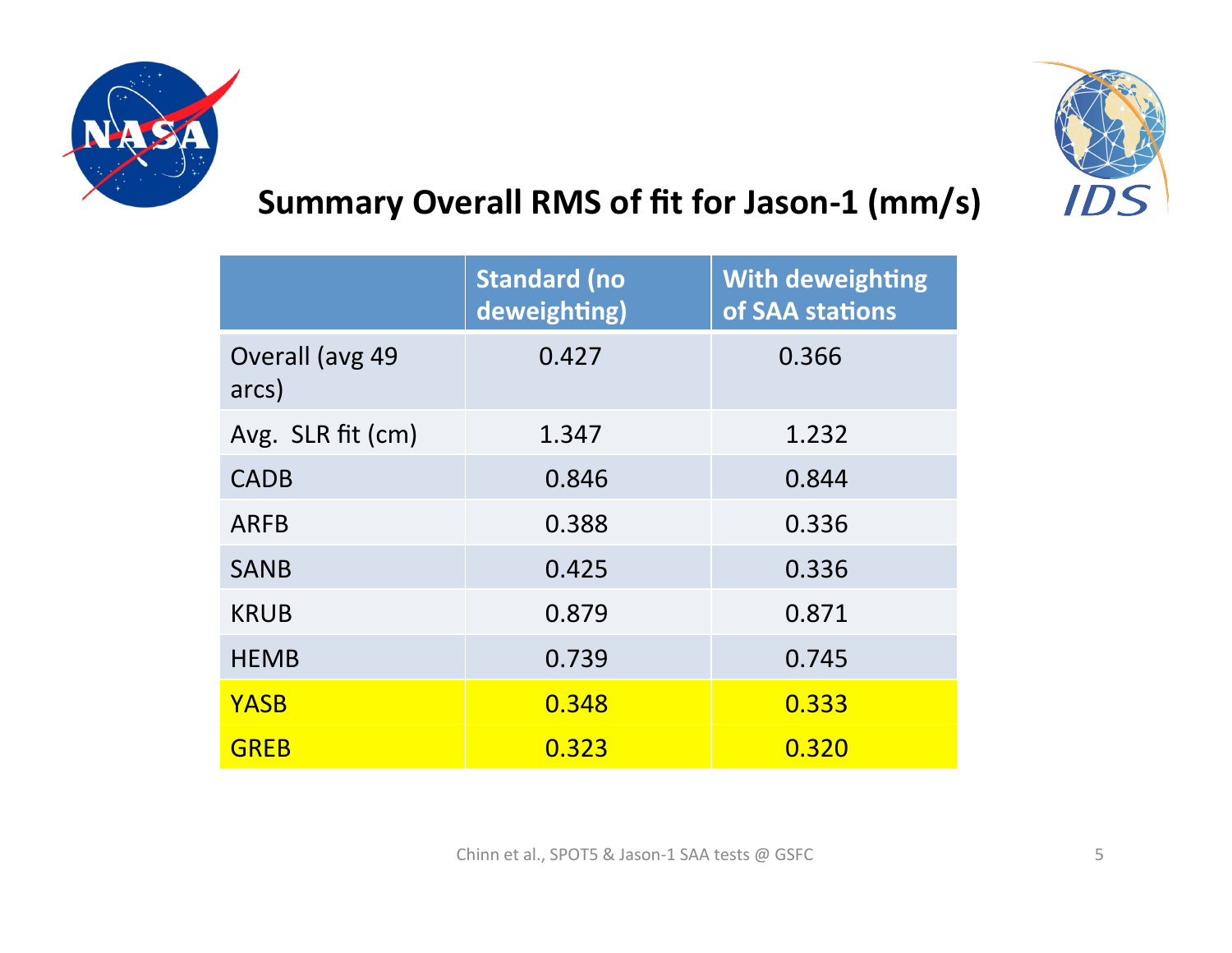

#### **Summary Single Satellite SPOT5 Solution Parameters**



|                                               | <b>Standard</b> | <b>With SAA</b><br>correction |  |
|-----------------------------------------------|-----------------|-------------------------------|--|
| Avg. WRMS (mm)                                | 22.65           | 19.05                         |  |
| <b>Helmert Parameters of Weekly Solutions</b> |                 |                               |  |
| Tx (mean, std) mm                             | $-7.46 / 6.09$  | $-0.79 / 5.87$                |  |
| Ty (mean, std) mm                             | $-13.50 / 9.43$ | $-23.40 / 7.45$               |  |
| Tz (mean, std) mm                             | 7.78 / 14.98    | 8.46 / 15.80                  |  |
| Scale (mean, std) mm                          | 3.07 / 4.85     | 3.17 / 4.66                   |  |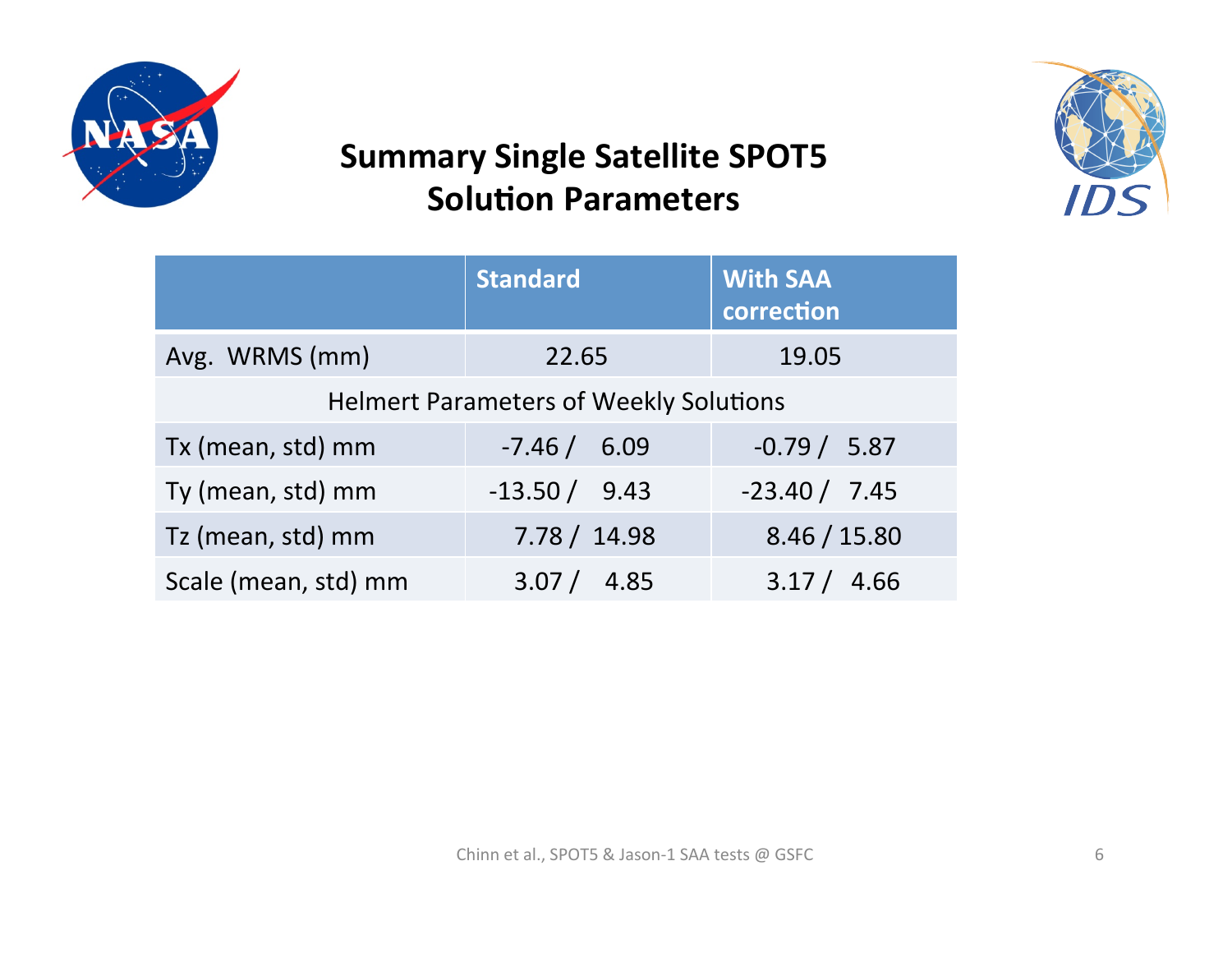

#### **Summary Combination of Spot 5 with** wd15 Solution Parameters



|                                               | <b>Standard</b><br>(wd15) | <b>Wd15 w. SPOT-5</b><br><b>SAA correction</b> |  |
|-----------------------------------------------|---------------------------|------------------------------------------------|--|
| Avg. WRMS (mm)                                | 12.63                     | 13.02                                          |  |
| <b>Helmert Parameters of Weekly Solutions</b> |                           |                                                |  |
| Tx (mean, std) mm                             | $-3.15 / 4.21$            | $-1.39 / 3.95$                                 |  |
| Ty (mean, std) mm                             | $-15.56 / 4.70$           | $-17.79 / 4.52$                                |  |
| Tz (mean, std) mm                             | 1.92 / 13.04              | 2.44 / 12.85                                   |  |
| Scale (mean, std) mm                          | $-4.30 / 2.91$            | $-4.22 / 2.49$                                 |  |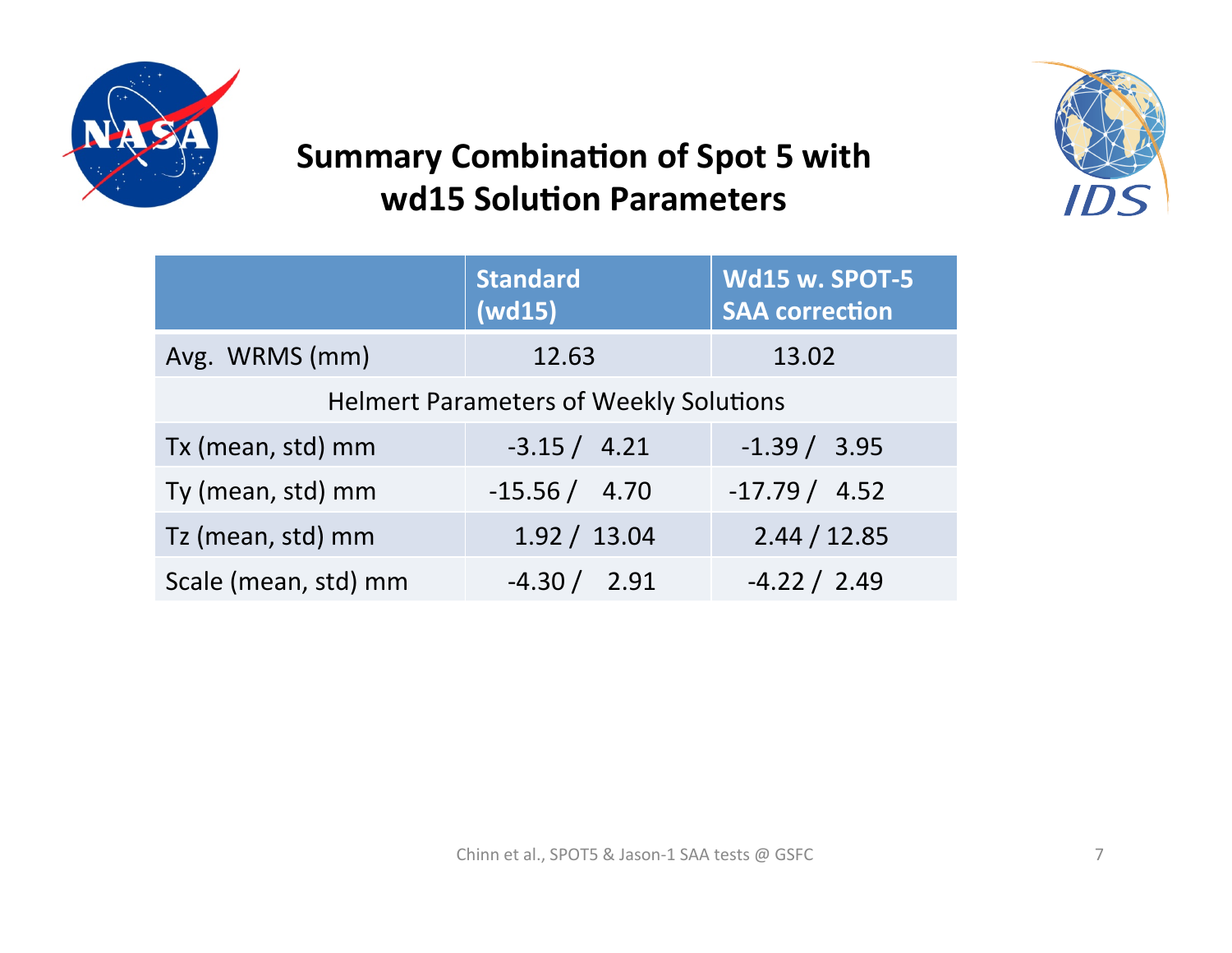

#### **Summary Single Satellite Jason-1 Solution Parameters**



|                                               | Test1            | Test <sub>2</sub> |  |
|-----------------------------------------------|------------------|-------------------|--|
| Avg. WRMS (mm)                                | 94.86            | 86.07             |  |
| <b>Helmert Parameters of Weekly Solutions</b> |                  |                   |  |
| Tx (mean, std) mm                             | $-72.93 / 11.16$ | $-64.87 / 10.15$  |  |
| Ty (mean, std) mm                             | 62.65 / 10.94    | 57.20 / 9.19      |  |
| Tz (mean, std) mm                             | $-19.19 / 22.96$ | $-4.11 / 15.94$   |  |
| Scale (mean, std) mm                          | 13.87 / 10.32    | 26.30/<br>8.25    |  |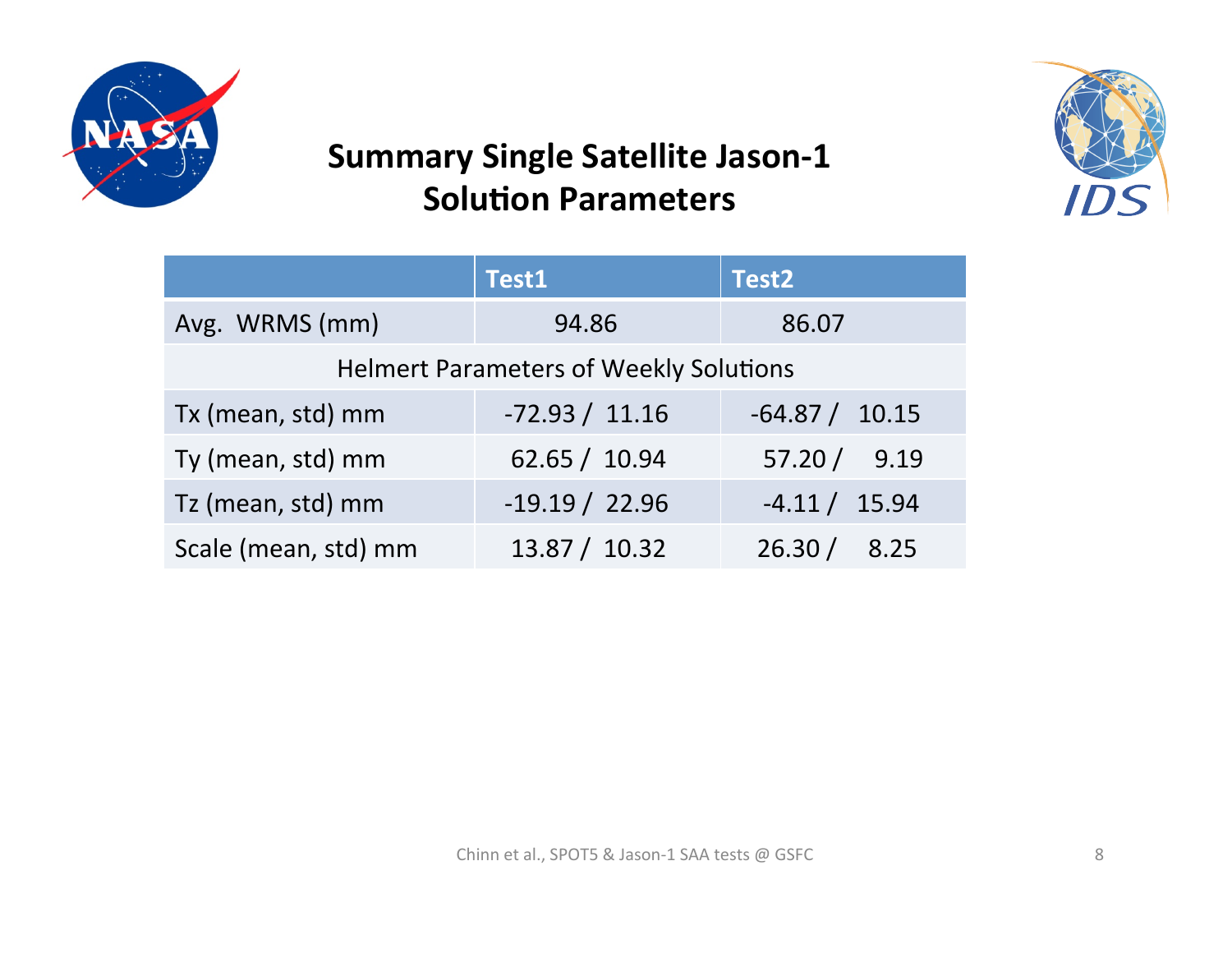



#### **Summary wd15 Combination with Jason-1 Solution Parameters**

|                                               | Test1          | Test <sub>2</sub> |  |
|-----------------------------------------------|----------------|-------------------|--|
| Avg. WRMS (mm)                                | 13.01          | 11.28             |  |
| <b>Helmert Parameters of Weekly Solutions</b> |                |                   |  |
| Tx (mean, std) mm                             | $-1.72 / 3.82$ | $-4.70 / 4.10$    |  |
| Ty (mean, std) mm                             | $-17.71/4.63$  | $-14.09 / 5.07$   |  |
| Tz (mean, std) mm                             | 2.70 / 13.12   | 4.02 / 12.34      |  |
| Scale (mean, std) mm                          | $-4.28 / 2.53$ | 0.44 / 2.88       |  |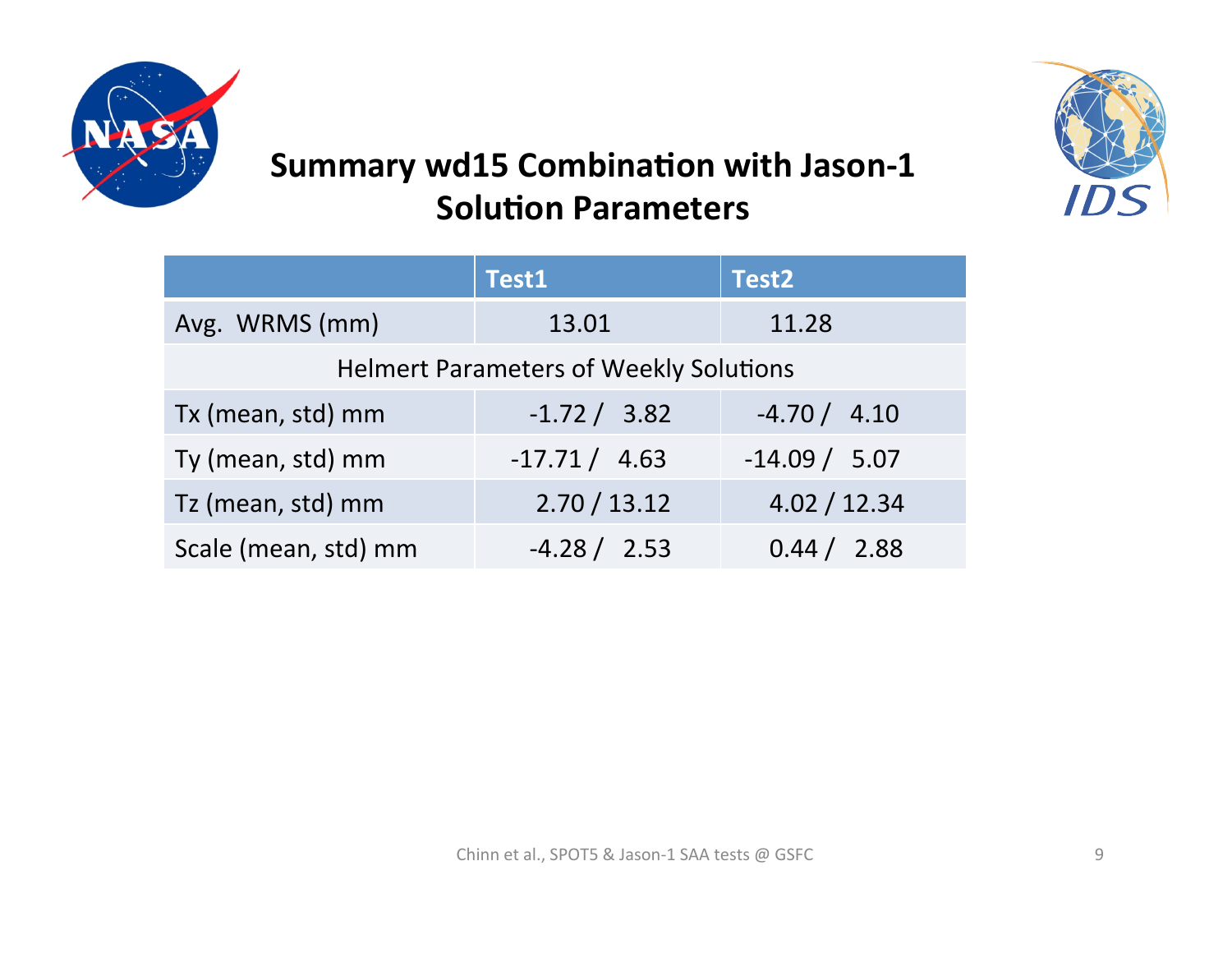

#### **SPOT-5 Single-satellite Solution Scale (without & with SAA-corrected Data)**



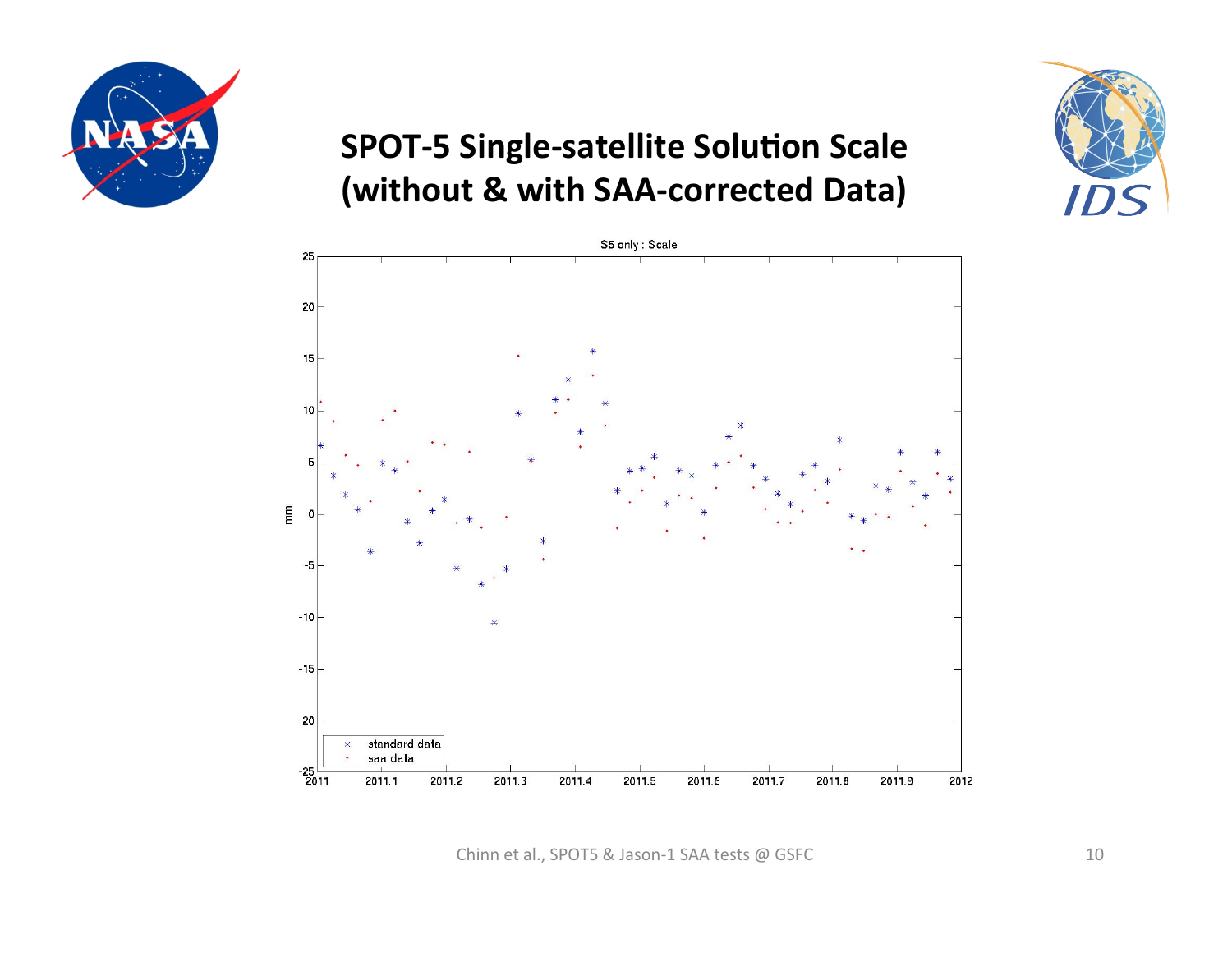

#### **SPOT-5** wd15 combination Solution Scale **(without & with SAA-corrected Data)**



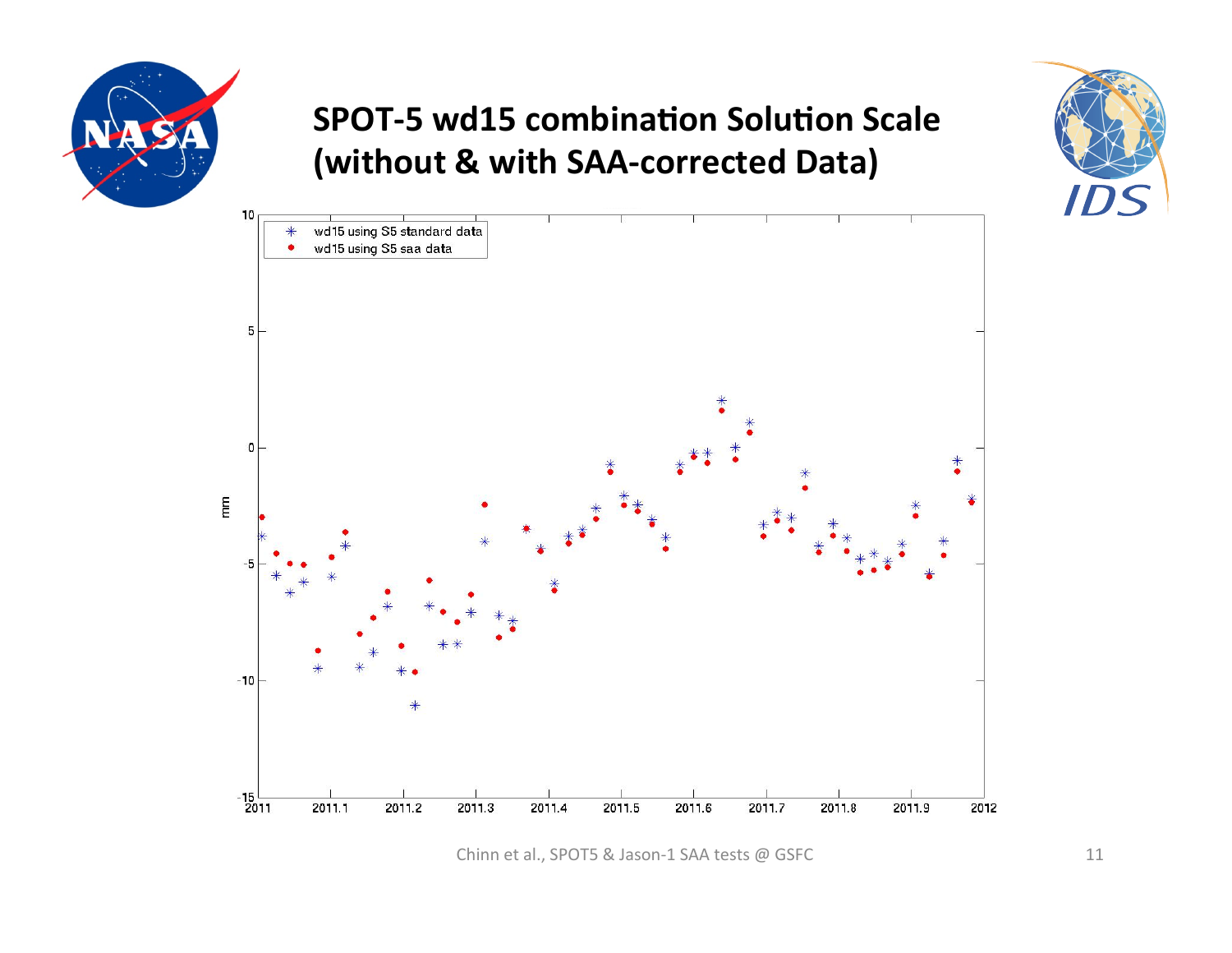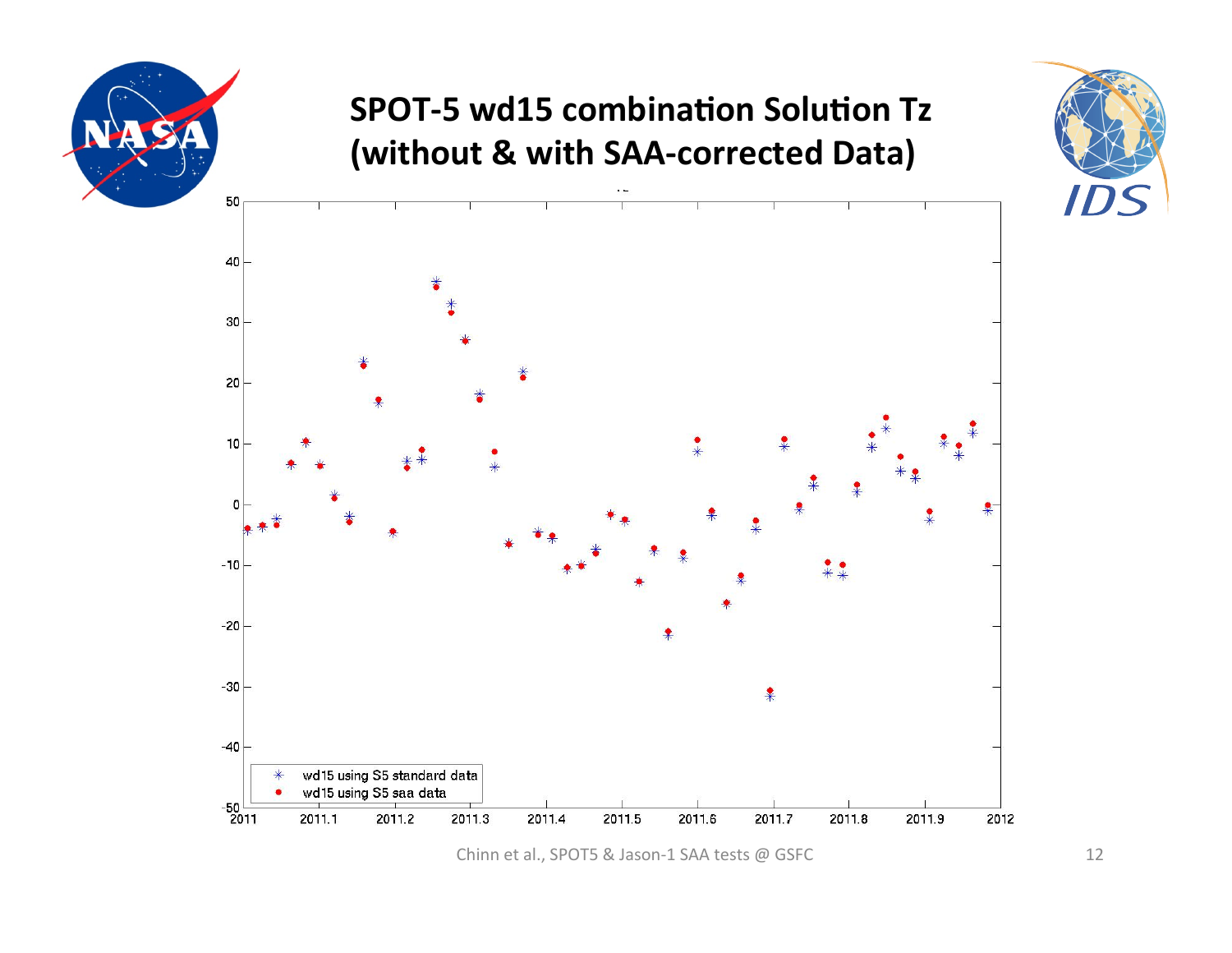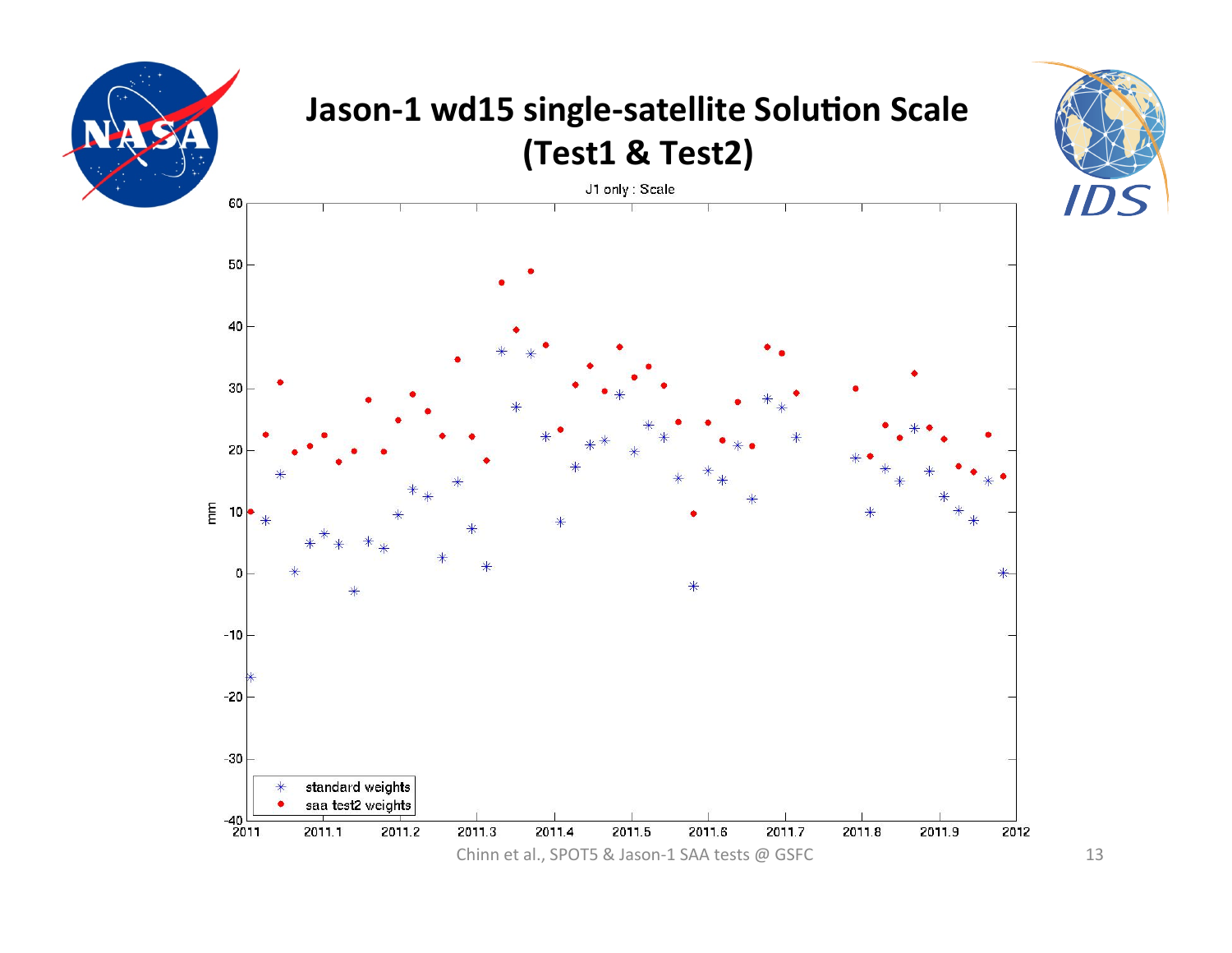![](_page_13_Figure_0.jpeg)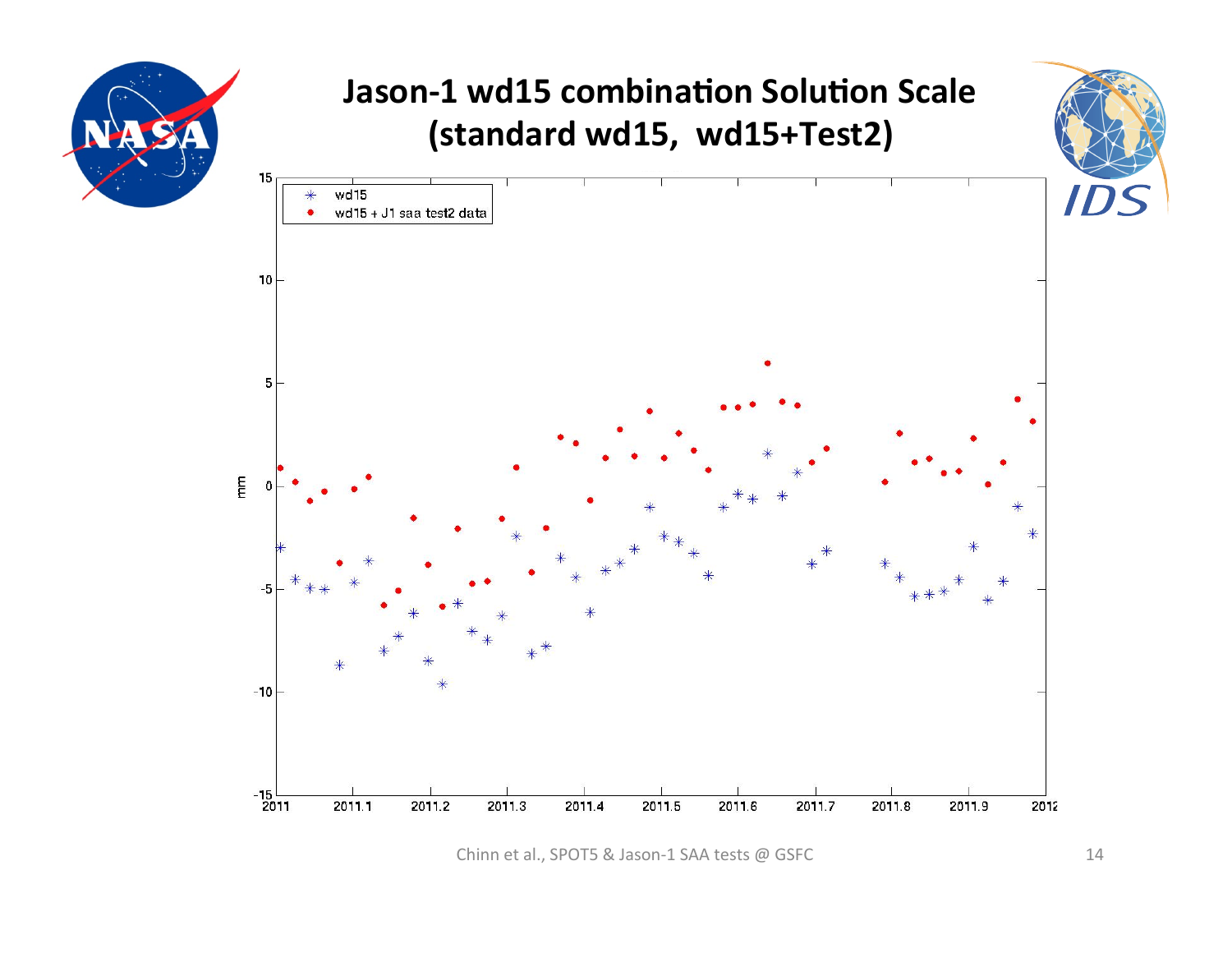![](_page_14_Figure_0.jpeg)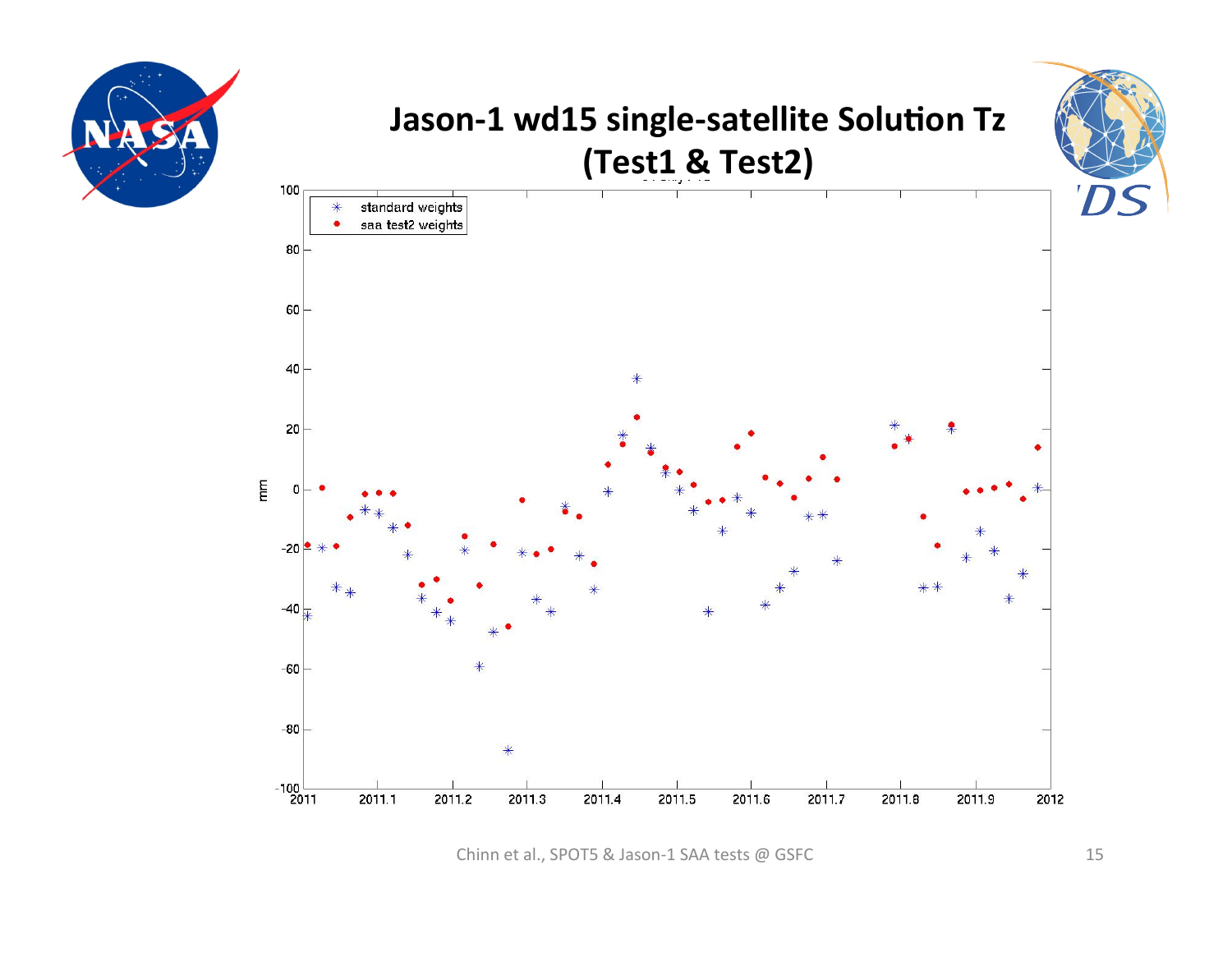![](_page_15_Figure_0.jpeg)